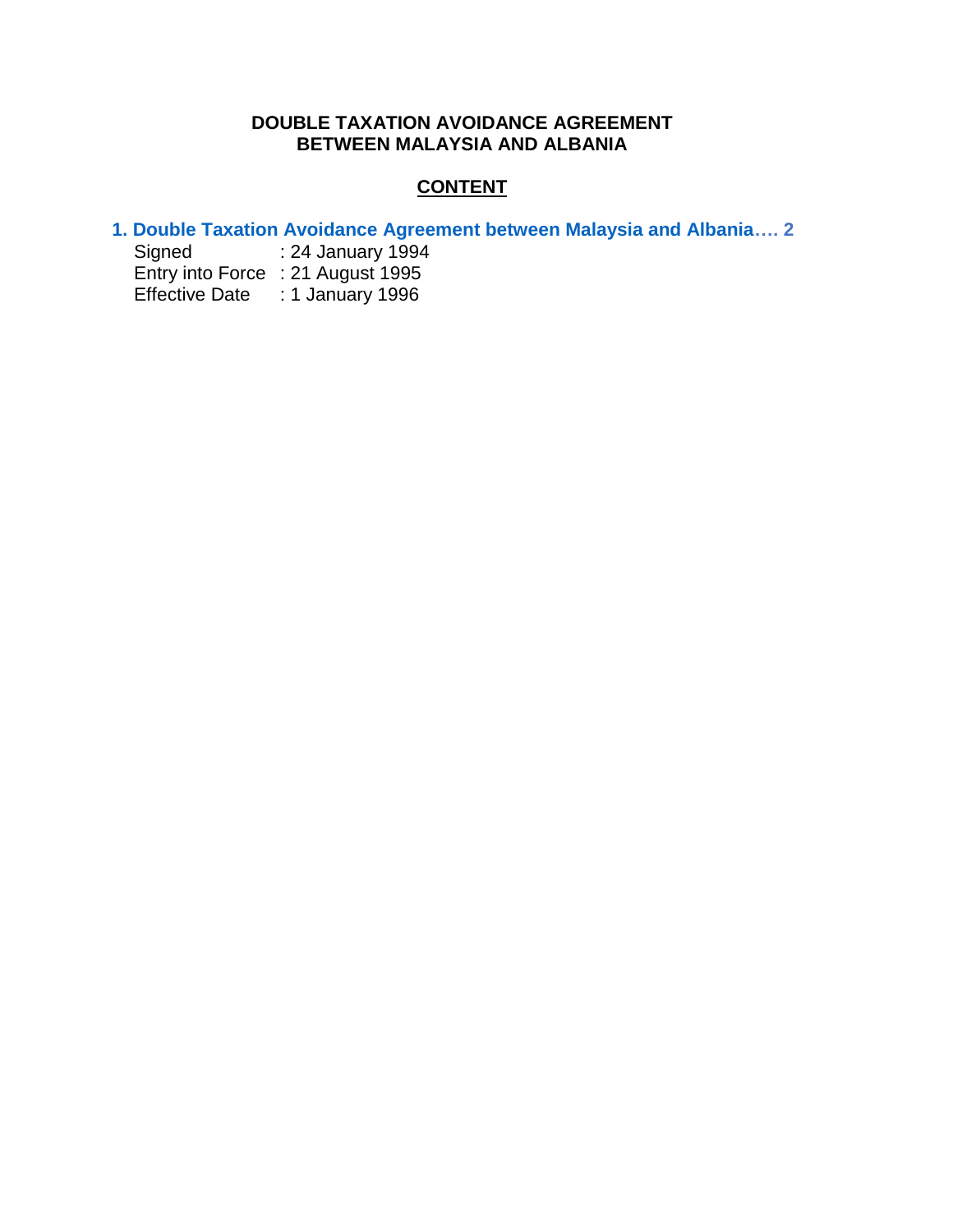<span id="page-1-0"></span>P.U. (A) 340/1994 Signed: 24 January 1994 (Kuala Lumpur) Effective Date: 1 January 1996

## **AGREEMENT BETWEEN THE GOVERNMENT OF MALAYSIA AND THE GOVERNMENT OF THE REPUBLIC OF ALBANIA FOR THE AVOIDANCE OF DOUBLE TAXATION AND THE PREVENTION OF FISCAL EVASION WITH RESPECT TO TAXES ON INCOME**

# THE GOVERNMENT OF MALAYSIA AND THE GOVERNMENT OF THE REPUBLIC OF ALBANIA

DESIRING to conclude an Agreement for the avoidance of double taxation and the prevention of fiscal evasion with respect to taxes on income, have agreed as follows:

# Article 1 **PERSONAL SCOPE**

This Agreement shall apply to persons who are residents of one or both of the Contracting States.

## Article 2 **TAXES COVERED**

1. This Agreement shall apply to taxes on income imposed by a Contracting State, irrespective of the manner in which they are levied.

- 2. The existing taxes to which the Agreement shall apply are in particular:
	- (a) in Albania, the taxes levied under:
		- (i) the Law on Profit Tax;
		- (ii) the Law on the Taxation of Small Business;
		- (iii) the Law on Individual Income Tax;

(hereinafter referred to as "Albanian tax");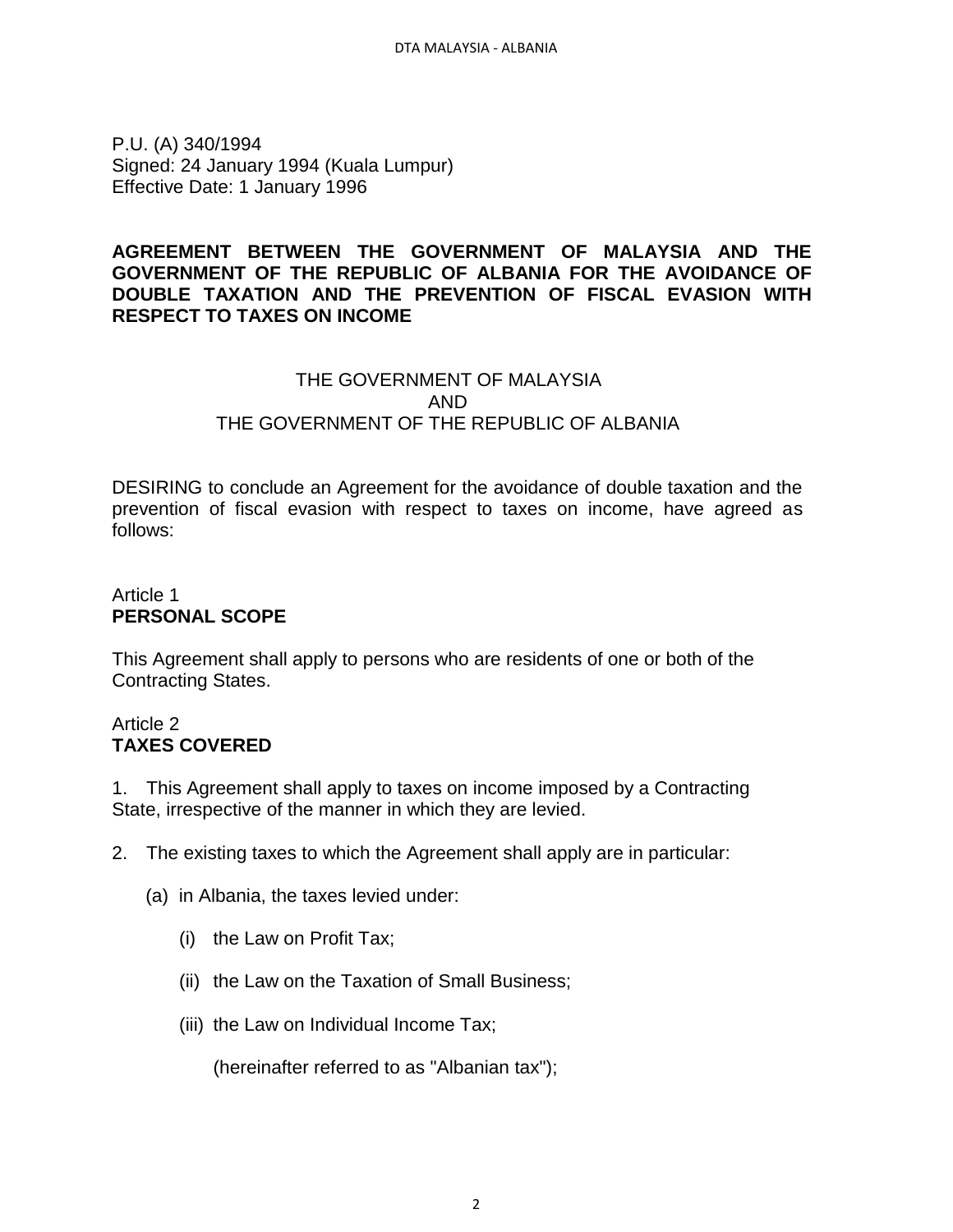- (b) in Malaysia:
	- (i) the income tax; and
	- (ii) the petroleum income tax;

(hereinafter referred to as "Malaysian tax").

3. The Agreement shall also apply to any identical or substantially similar taxes on income which are imposed after the date of signature of this Agreement in addition to, or in place of, the existing taxes. The competent authorities of the Contracting States shall notify each other of any significant changes which have been made in their respective taxation laws.

# Article 3 **GENERAL DEFINITIONS**

- 1. For the purposes of this Agreement, unless the context otherwise requires:
	- (a) the term "Albania" means the Republic of Albania, and when used in a geographical sense means the territory of the Republic of Albania including any area beyond the territorial seas of the Republic of Albania which, in accordance with international law and the laws of the Republic of Albania, is an area within which the Republic of Albania may exercise rights with respect to the seabed and subsoil and their natural resources;
	- (b) the term "Malaysia" means the territories of the Federation of Malaysia, the territorial waters of Malaysia and the seabed and subsoil of the territorial waters, and includes any area extending beyond the limits of the territorial waters of Malaysia, and the seabed and subsoil of any such area, which has been or may hereafter be designated under the laws of Malaysia as in accordance with international law as an area over which Malaysia has sovereign rights for the purposes of exploring and exploiting the natural resources, whether living or non-living;
	- (c) the terms "a Contracting State" and "the other Contracting State" mean Albania or Malaysia as the context requires;
	- (d) the term "person" includes an individual, a company and any other body of persons, which is treated as a person for tax purposes;
	- (e) the term "company" means any body corporate or any entity which is treated as a body corporate for tax purposes;
	- (f) the terms "enterprise of a Contracting State" and "enterprise of the other Contracting State" mean respectively an enterprise carried on by a resident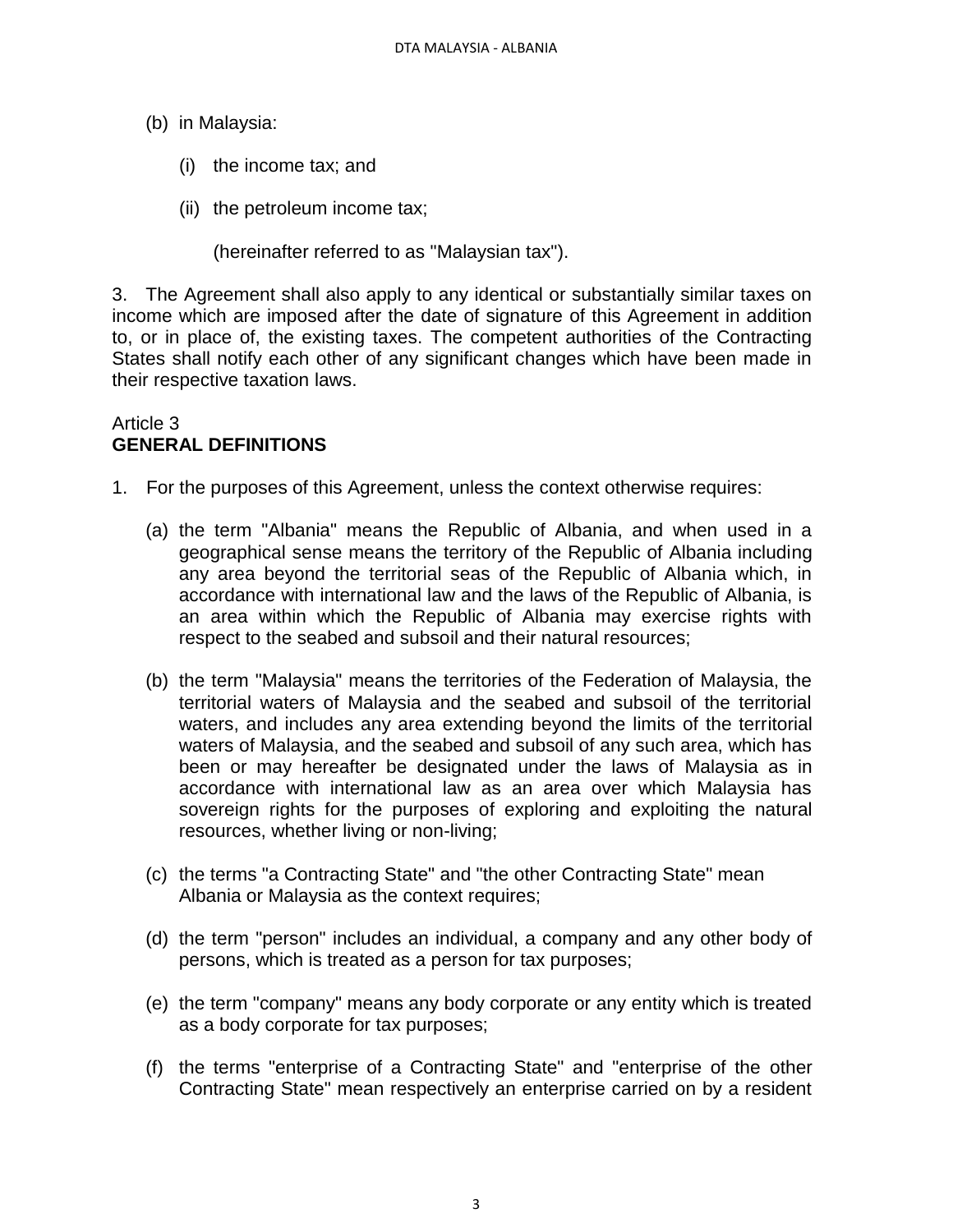of a Contracting State and an enterprise carried on by a resident of the other Contracting State;

- (g) the term "tax" means Albanian tax or Malaysian tax as the context requires;
- (h) the term "national" means:
	- (i) any individual possessing the nationality or citizenship of a Contracting State;
	- (ii) any legal person, partnership, association and any other entity deriving its status as such from the laws in force in a Contracting State;
- (i) the term "international traffic" means any transport by a ship or aircraft operated by an enterprise of a Contracting State, except when the ship or aircraft is operated solely between places in the other Contracting State.
- (j) the term "competent authority" means:
	- (i) in Albania, the Minister of Finance or his authorized representative; and
	- (ii) in Malaysia, the Minister of Finance or his authorized representative;

2. As regards the application of the Agreement by a Contracting State, any term not defined therein shall, unless the context otherwise requires, have the meaning which it has under the law of that State concerning the taxes to which the Agreement applies.

#### Article 4 **RESIDENT**

1. For the purposes of this Agreement, the term "resident of a Contracting

State" means:

- (a) in the case of Malaysia, a person who is resident in Malaysia for the purposes of Malaysian Tax; and
- (b) in the case of Albania, a person who is resident in Albania for the purposes of Albanian tax.

2. Where by reason of the provisions of paragraph 1 an individual is a resident of both Contracting States, then his status shall be determined as follows:

(a) he shall be deemed to be a resident of the State in which he has a permanent home available to him. If he has a permanent home available to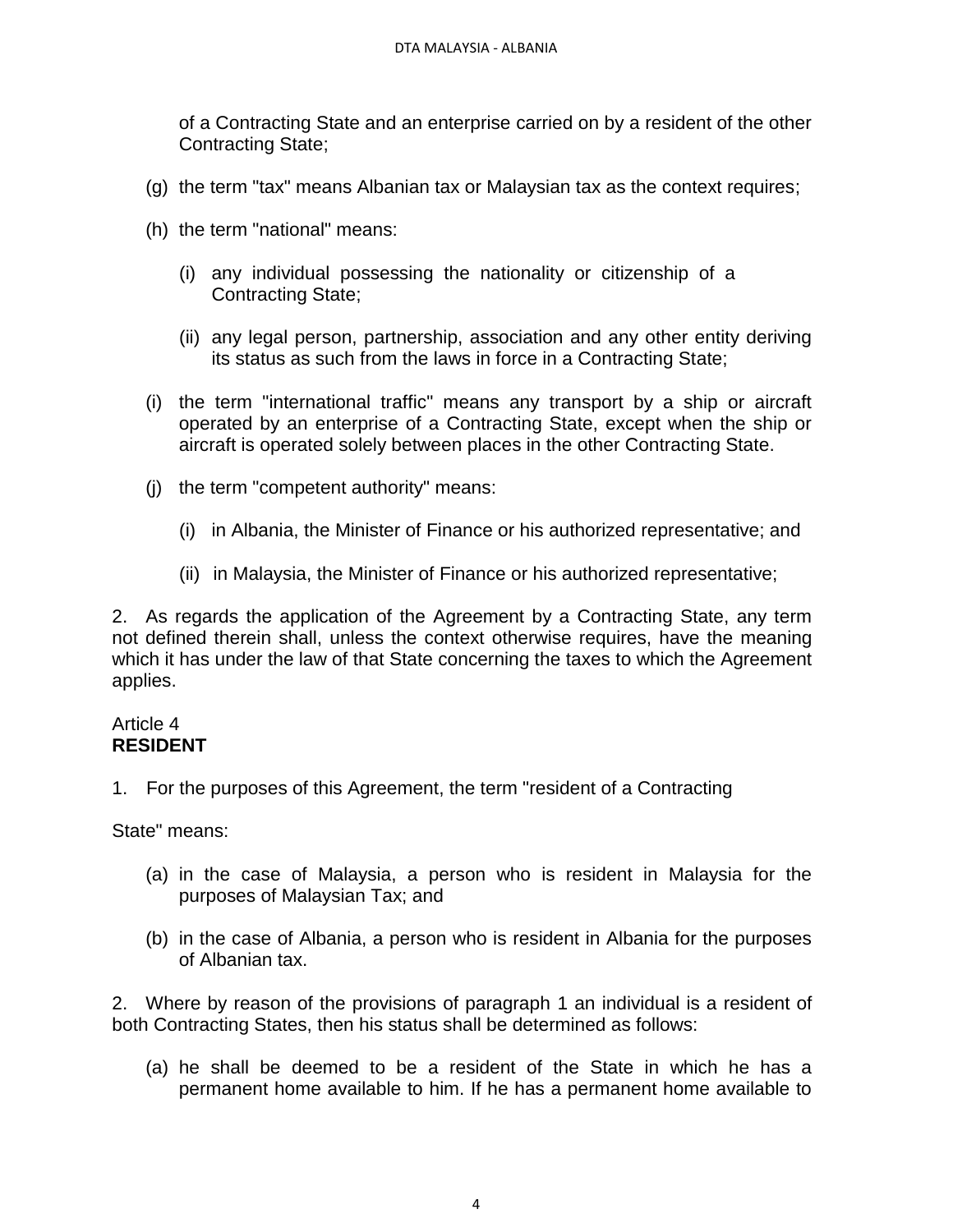him in both States, he shall be deemed to be a resident of the State in which his personal and economic relations are closer (centre of vital interests);

- (b) if the State in which he has his centre of vital interests cannot be determined, or if he has not a permanent home available to him in either State, he shall be deemed to be a resident of the State in which he has an habitual abode;
- (c) if he has an habitual abode in both States or in neither of them, he shall be deemed to be a resident of the State of which he is a national;
- (d) if he is a national of both States or of neither of them the competent authorities of the Contracting States shall settle the question by mutual agreement.

3. Where by reason of the provisions of paragraph 1, a person other than an individual is a resident of both Contracting States, then it shall be deemed to be a resident of the State in which its place of effective management is situated.

# Article 5 **PERMANENT ESTABLISHMENT**

1. For the purposes of this Agreement, the term "permanent establishment" means a fixed place of business through which the business of an enterprise is wholly or partly carried on.

- 2. The term "permanent establishment" includes especially:
	- (a) a place of management;
	- (b) a branch;
	- (c) an office;
	- (d) a factory;
	- (e) a workshop; and
	- (f) a mine, an oil or gas well, a quarry or any other place of extraction of natural resources including timber or other forest produce;
	- (g) a farm or plantation;
	- (h) a building site or constitution, installation or assembly project which lasts for more than 9 months.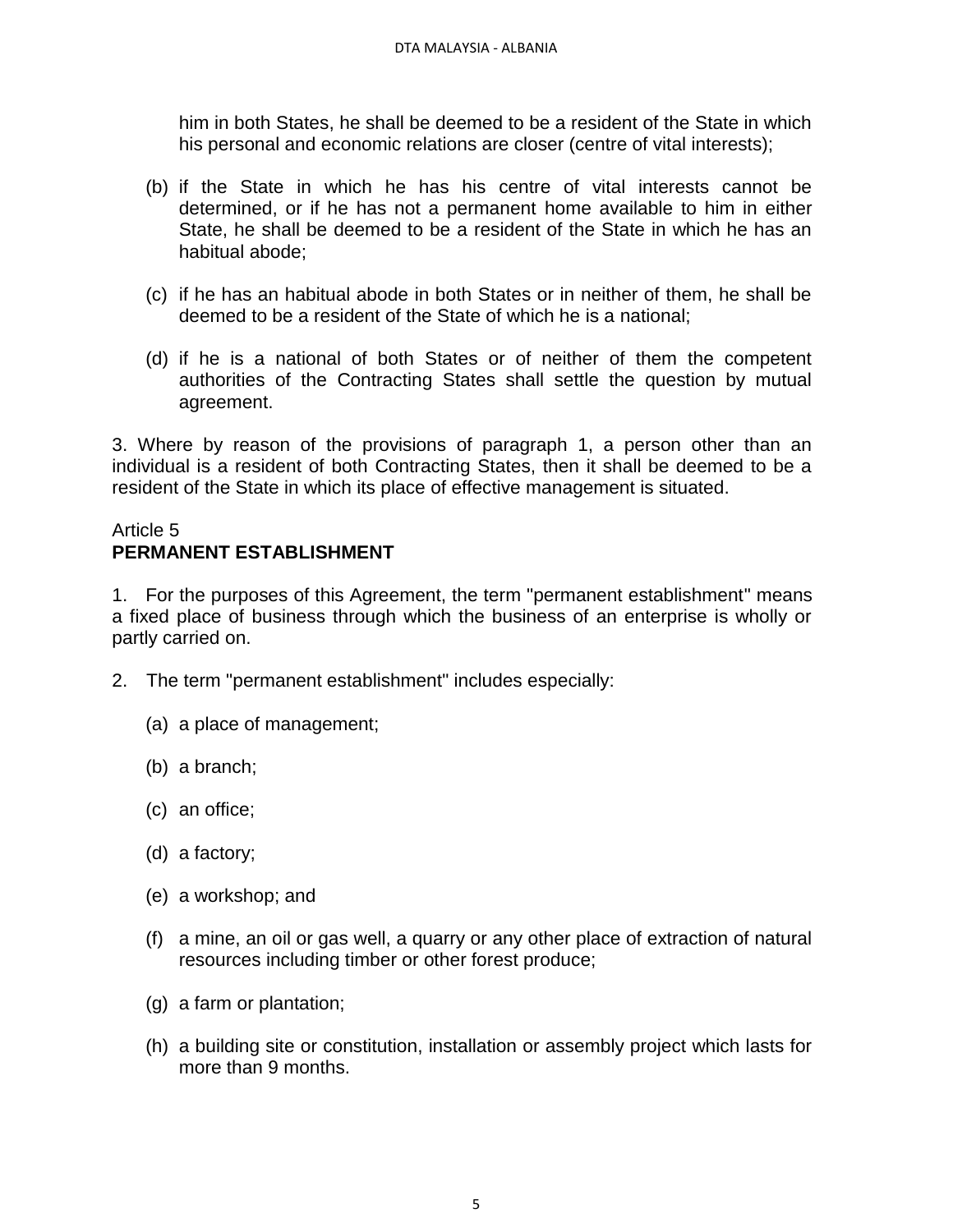- 3. The term "permanent establishment" shall be deemed not to include:
	- (a) the use of facilities solely for the purpose of storage or display of goods or merchandise belonging to the enterprise;
	- (b) the maintenance of a stock of goods or merchandise belonging to the enterprise solely for the purpose of storage or display;
	- (c) the maintenance of a stock of goods or merchandise belonging to the enterprise solely for the purpose of processing by another enterprise;
	- (d) the maintenance of a fixed place of business solely for the purpose of purchasing goods or merchandise or of collecting information, for the enterprise;
	- (e) the maintenance of a fixed place of business solely for the purpose of carrying on, for the enterprise, any other activity of a preparatory or auxiliary character.

4. An enterprise of a Contracting State shall be deemed to have a permanent establishment in the other Contracting State if it carries on supervisory activities in that other State for more than 9 months in connection with a construction, installation or assembly project which is being undertaken in that other State.

5. Where a person (other than a broker, general commission agent or any other agent of an independent status to whom paragraph 6 applies) is acting in a

Contracting State on behalf of an enterprise of the other Contracting State, he shall be deemed to be a permanent establishment in the first-mentioned State, if:

- (a) he has, and habitually exercises in the first-mentioned State an authority to conclude contracts in the name of the enterprise, unless his activities are limited to the purchase of goods or merchandise for the enterprise;
- (b) he maintains in the first-mentioned State a stock of goods or merchandise belonging to the enterprise from which he regularly fills orders on behalf of the enterprise; or
- (c) he manufactures or processes in the first-mentioned State for the enterprise goods or merchandise belonging to the enterprise.

6. An enterprise of a Contracting State shall not be deemed to have a permanent establishment in the other Contracting State merely because it carries on business in that other State through a broker, general commission agent or any other agent of an independent status, where such persons are acting in the ordinary course of their business. However, when the activities of such an agent are devoted wholly or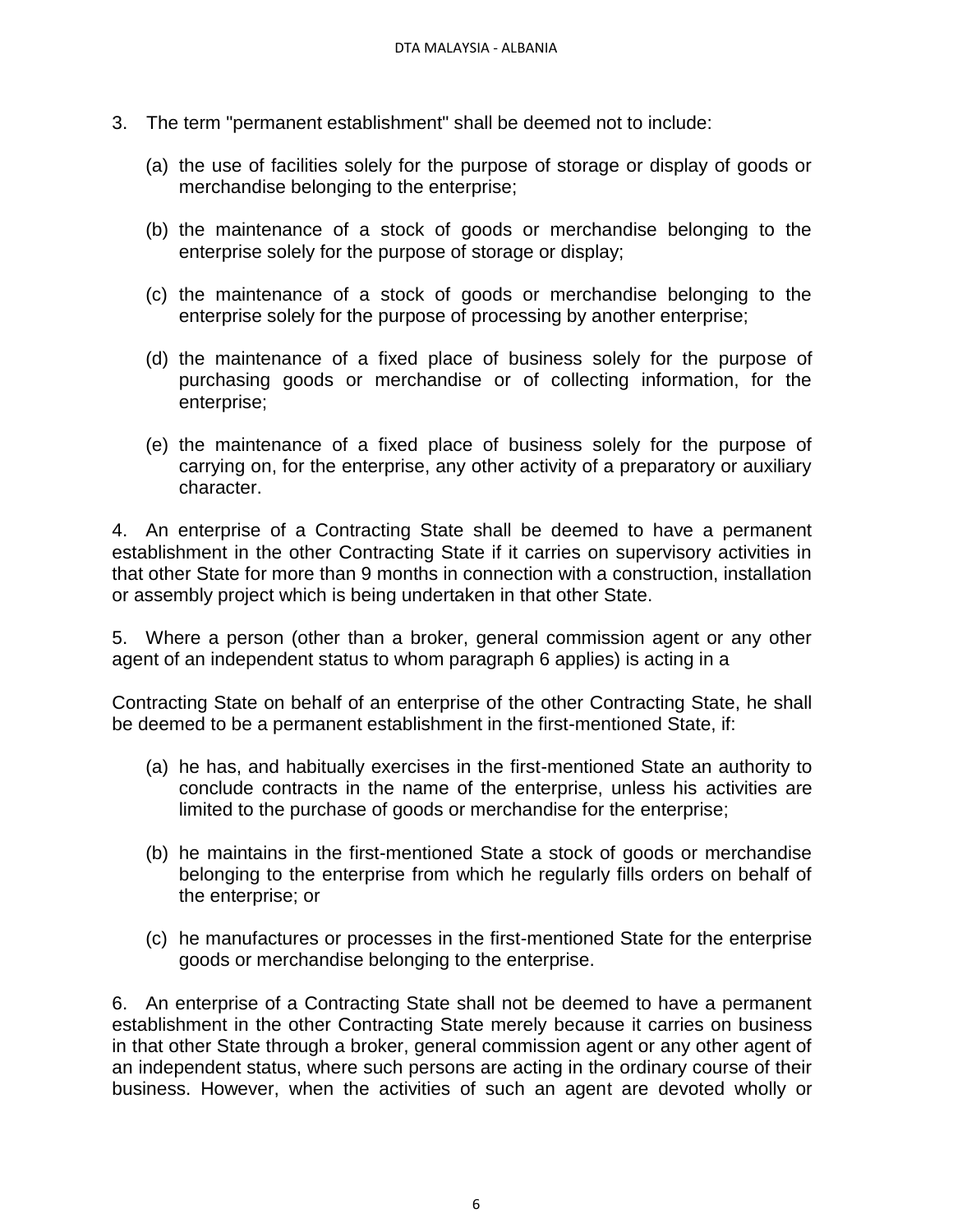almost wholly on behalf of that enterprise, he shall not be considered an agent of an independent status if the transactions between the agent and the enterprise were made under conditions which differ from those which would be made between independent enterprises.

7. The fact that a company which is a resident of a Contracting State controls or is controlled by a company which is a resident of the other Contracting State, or which carries on business in that other State (whether through a permanent establishment or otherwise), shall not of itself constitute either company a permanent establishment of the other.

#### Article 6

# **INCOME FROM IMMOVABLE PROPERTY**

1. Income derived by a resident of a Contracting State from immovable property situated in the other Contracting State may be taxed in that other State.

2. For the purposes of this Agreement, the term "immovable property" shall be defined in accordance with the laws of the Contracting State in which the property in question is situated. The term shall in any case include property accessory to immovable property, livestock and equipment used in agriculture and forestry, rights to which the provisions of general law respecting landed property apply, usufruct of immovable property and rights to variable or fixed payments as consideration for the working of, or the right to work, mineral deposits, oil or gas wells, quarries and other places of extracting of natural resources including timber and other forest produce. Ships, boats and aircraft shall not be regarded as immovable property.

3. The provisions of paragraph 1 shall apply to income derived from the direct use, letting, or use in any other form of immovable property.

4. The provisions of paragraphs 1 and 3 shall also apply to the income from immovable property of an enterprise and to income from immovable property used for the performance of independent personal services.

## Article 7 **BUSINESS PROFITS**

1. The profits of an enterprise of a Contracting State shall be taxable only in that State unless the enterprise carries on business in the other Contracting States through a permanent establishment situated therein. If the enterprise carries on business as aforesaid, the profits for the enterprise may be taxed in the other State but only so much of thereof as is attributable to that permanent establishment.

2. Subject to the provisions of paragraph 3, where an enterprise of a Contracting State carries on business in the other Contracting State through a permanent establishment situated therein, there shall in each Contracting State be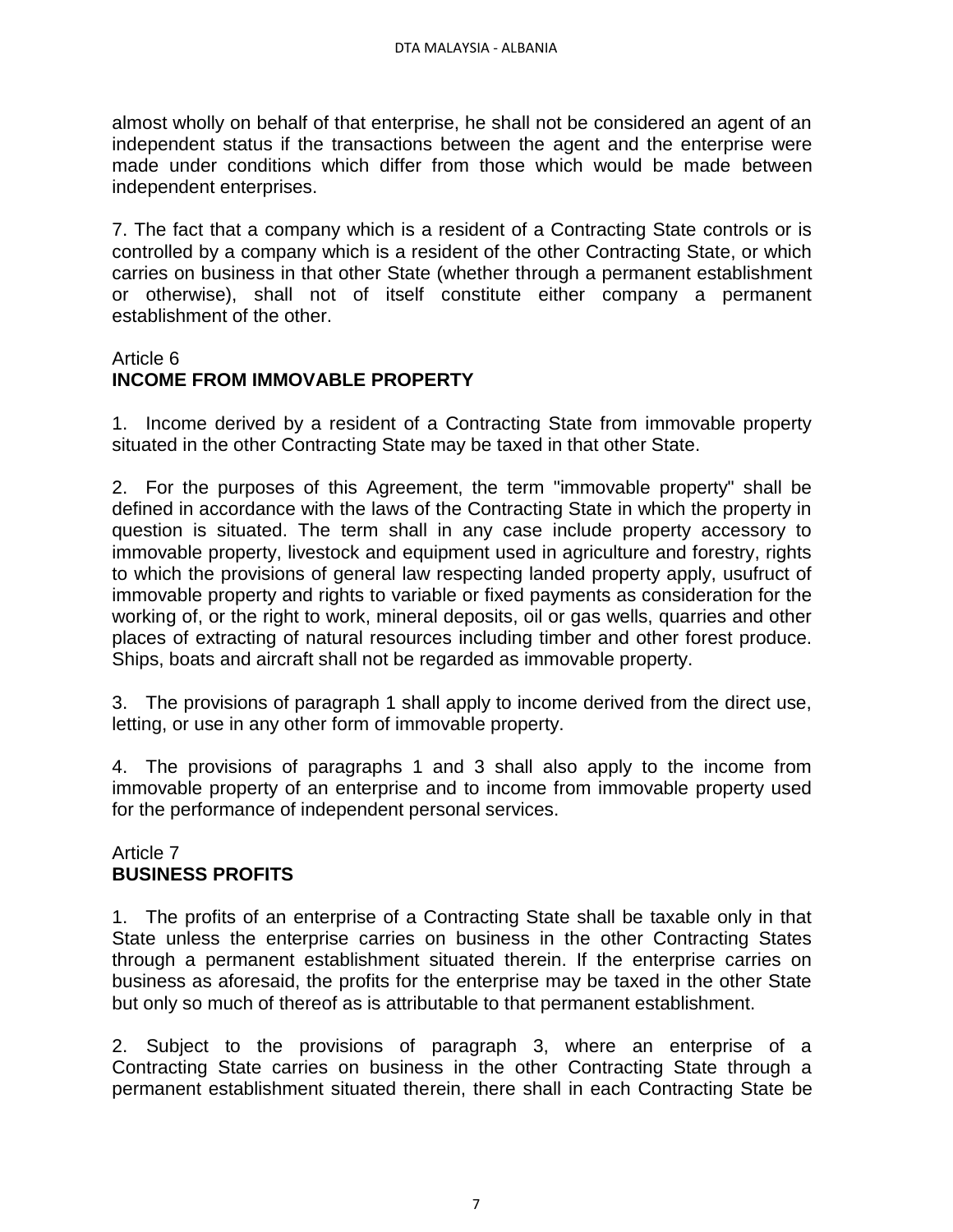attributed to that permanent establishment the profits which it might be expected to make if it were a distinct and separate enterprise engaged in the same or similar activities under the same or similar conditions and dealing wholly independently with the enterprise of which it is a permanent establishment.

3. In determining the profits of a permanent establishment, there shall be allowed as deductions expenses including executive and general administrative expenses which would be deductible if the permanent establishment were an independent enterprise, insofar as they are reasonably allocable to the permanent establishment, whether incurred in the State in which the permanent establishment is situated or elsewhere.

4. If the information available to the competent authority is inadequate to determine the profits to be attributed to the permanent establishment of an enterprise, nothing in this Article shall affect the application of any law of that

State relating to the determination of the tax liability of a person by making an estimate, provided that the result shall be in accordance with the principles contained in this Article.

5. No profits shall be attributed to a permanent establishment by reason of the mere purchase by that permanent establishment of goods or merchandise for the enterprise.

6. For the purposes of the preceding paragraphs, the profits to be attributed to the permanent establishment shall be determined by the same method year by year unless there is good and sufficient reason to the contrary.

7. Where profits include items of income which are dealt with separately in other Articles of this Agreement, then the provisions of those Articles shall not be affected by the provisions of this Article.

## Article 8 **SHIPPING AND AIR TRANSPORT**

1. Profits derived by an enterprise of a Contracting State from the operation of ships or aircraft in international traffic shall be taxed only in that State.

2. Paragraph 1 shall also apply to share of the profits from the operation of ships or aircraft derived by a resident of a Contracting State through participation in a pool, a joint business or an international operating agency.

# Article 9 **ASSOCIATED ENTERPRISES**

Where: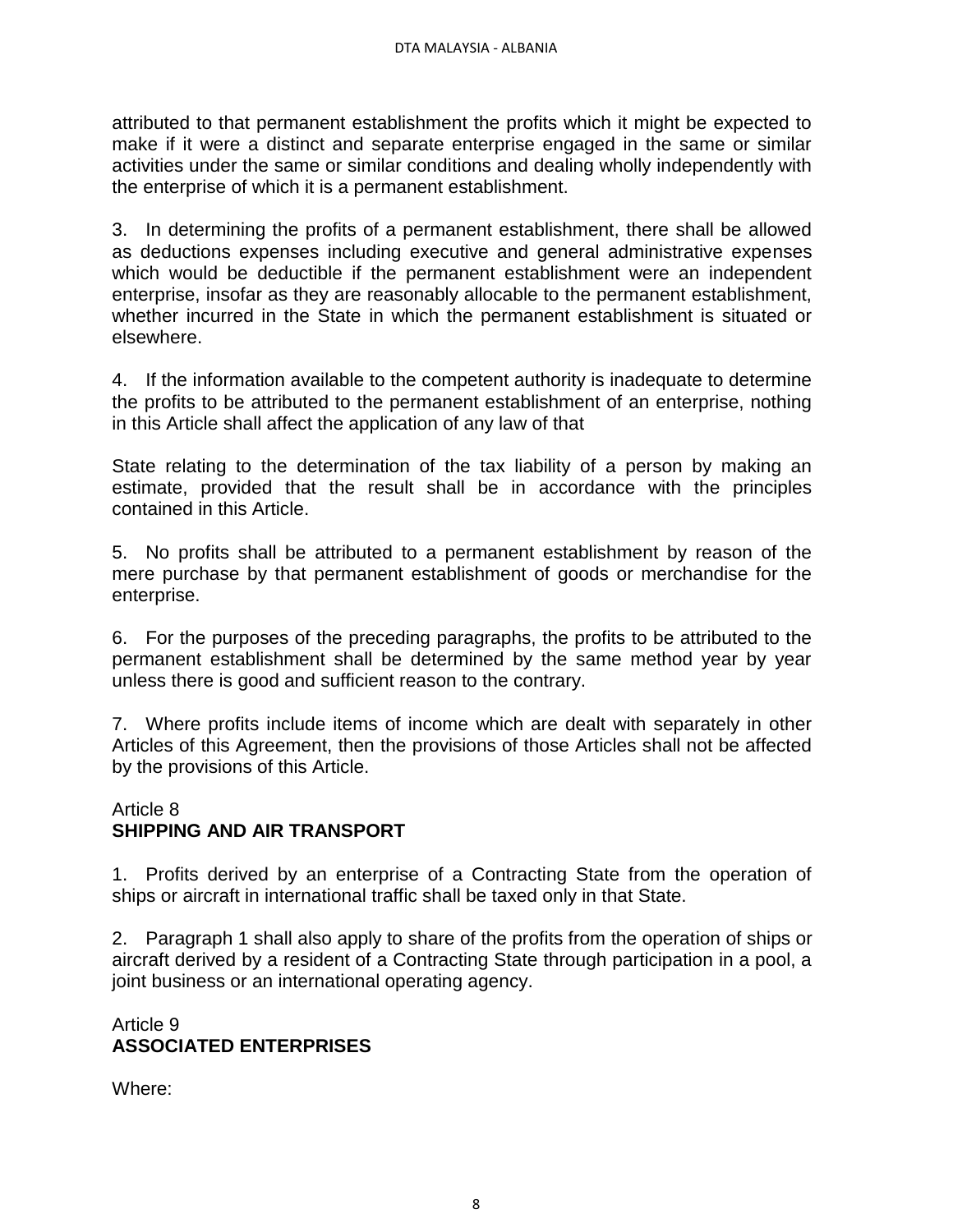(a) an enterprise of a Contracting State participates directly or indirectly in the management, control or capital of an enterprise of the other Contracting State, or

(b) the same persons participate directly or indirectly in the management, control or capital of an enterprise of a Contracting State and an enterprise of the other Contracting State, and in either case conditions are made or imposed between the two enterprises in their commercial or financial relations which differ from those which would be made between independent enterprises, then any profits which would, but for those conditions, have accrued to one of the enterprises, but, by reason of those conditions, have not so accrued, may be included in the profits of that enterprise and taxed accordingly.

## Article 10 **DIVIDENDS**

1. Dividends paid by a company which is a resident of a Contracting State to a resident of the other Contracting State may be taxed in that other State.

2. However, such dividends may also be taxed in the Contracting State of which the company paying the dividends is a resident, and according to the laws of that

State, but if the recipient is the beneficial owner of the dividends, the tax so charged shall not exceed:

- (a) 5% of the gross amount of the dividends if the beneficial owner is a company which holds directly at least 25% of the capital of the company paying the dividends;
- (b) 15% of the gross amount of the dividends in all other cases. The competent authorities of the Contracting State shall by mutual agreement settle the mode of application of this limitation. This paragraph shall not affect the taxation of the company in respect of the profits out of which the dividends are paid.

3. The term "dividends" as used in this Article means income from shares or other rights not being debt-claims, participating in profits, as well as income from other corporate rights which is subjected to the same taxation treatment as income from shares by the laws of the State of which the company making the distribution is a resident.

4. The provisions of paragraphs 1 and 2 shall not apply if the beneficial owner of the dividends, being a resident of a Contracting State, carries on business in the other Contracting State of which the company paying the dividends is a resident, through a permanent establishment situated therein, and the holding in respect of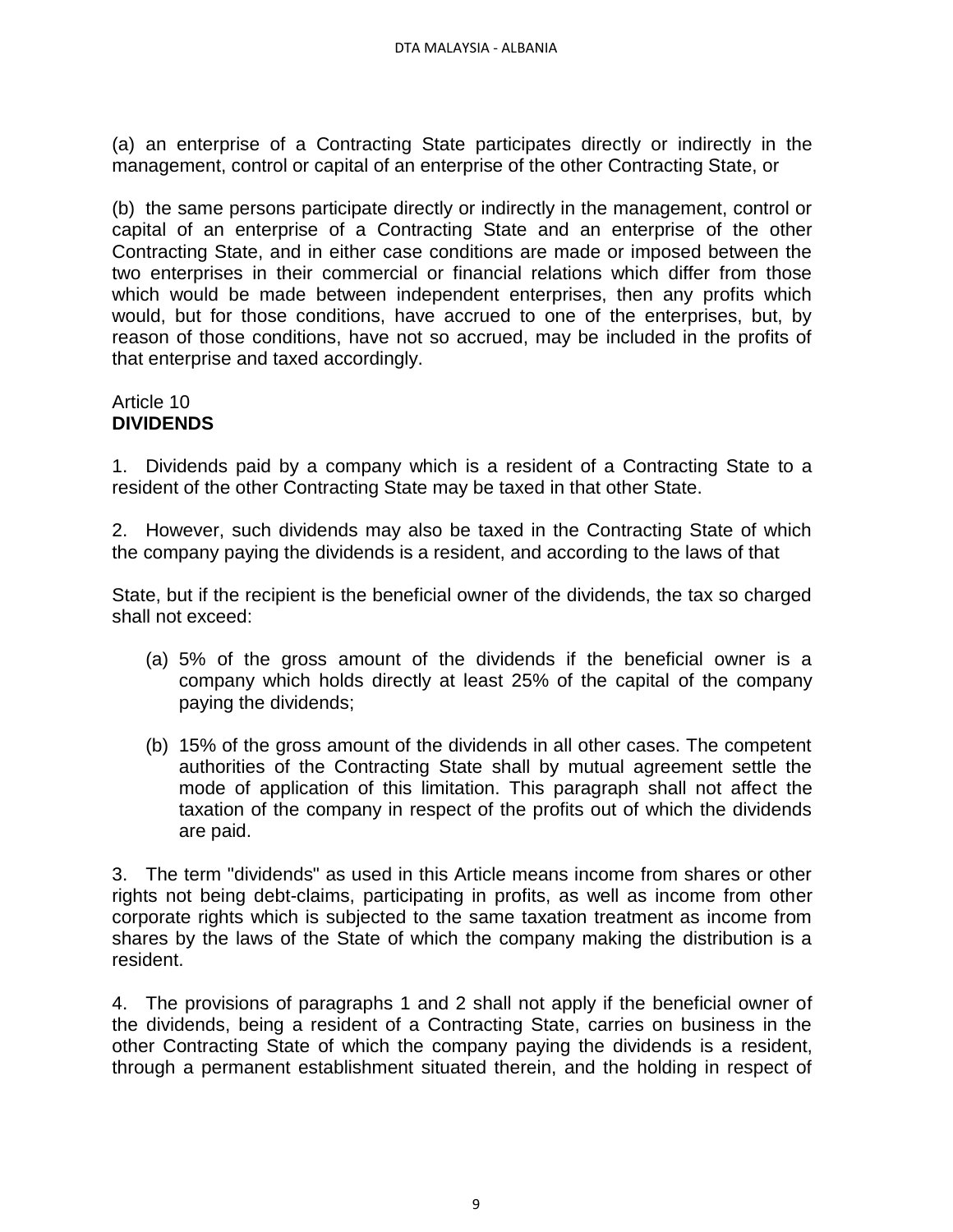which the dividends are paid is effectively connected with such permanent establishment. In such a case, the provisions of Article 7 shall apply.

5. Where a company which is a resident of a Contracting State derives profits or income from the other Contracting State, that other State may not impose any tax on the dividends paid by the company, except insofar as such dividends are paid to a resident of that other State or insofar as the holding in respect of which the dividends are paid is effectively connected with a permanent establishment, nor subject the company's undistributed profits to a tax on the company's undistributed profits, even if the dividends paid or the undistributed profits consist wholly or partly of profits or income arising in such other State.

## Article 11 **INTEREST**

1. Interest arising in a Contracting State and paid to a resident of the other Contracting state may be taxed in that other State.

2. However, such interest may be taxed in the Contracting State in which it arises, and according to the laws of that State, but if the recipient is the beneficial owner of the interest, the tax so charged shall not exceed 10% of the gross amount of the interest.

3. Notwithstanding the provisions of paragraph 2, interest to which a resident of Albania is beneficially entitled shall be exempt from Malaysian tax if the loan or other indebtedness in respect of which the interest is paid is an approved loan as defined in section 2(1) of the Income Tax Act, 1967 of Malaysia.

4. Notwithstanding the provisions of paragraphs 2 and 3, the Government of a Contracting State shall be exempt from tax in the other Contracting State in respect of interest derived by the Government from that other State.

5. For the purposes of paragraph 4, the term "Government":

- (a) in the case of Malaysia means the Government of Malaysia and shall include:
	- (i) the governments of the States;
	- (ii) the local authorities;
	- (iii) the statutory bodies;
	- (iv) the Bank Negara Malaysia; and
	- (v) such institutions, the capital of which is wholly owned by the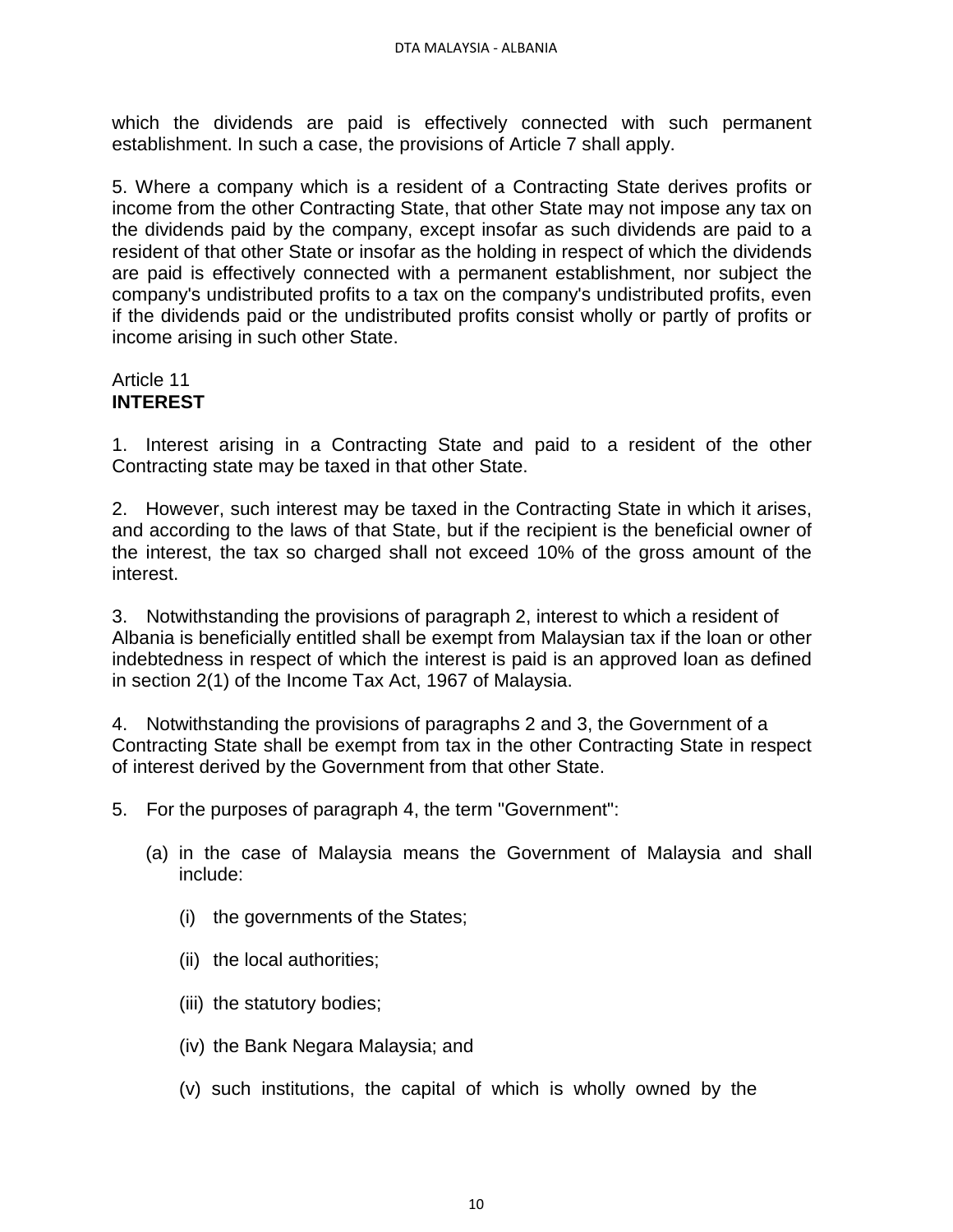Government of Malaysia or the governments of the States, or the local authorities or the statutory body thereof, as may be agreed upon from time to time between the competent authorities of the Contracting States;

- (b) in the case of Albania means the Government of the Albania and shall include:
	- (i) the Central Bank of Albania;
	- (ii) such institutions, the capital of which is wholly owned by the Government of Albania as may be agreed upon from time to time between the competent authorities of the Contracting States.

6. The term "interest" as used in this Article means income from debt-claims of every kind, whether or not secured by mortgage, and whether or not carrying a right to participate in the debtor's profits, and in particular, income from government securities and income from bonds or debentures.

7. The provisions of paragraphs 1, 2 and 3 shall not apply if the beneficial owner of the interest, being a resident of a Contracting State, carries on business in the other Contracting State in which the interest arises through a permanent establishment situated therein and the debt-claim in respect of which the interest is paid is effectively connected with such permanent establishment. In such a case, the provisions of Article 7 shall apply.

8. Interest shall be deemed to arise in a Contracting State when the payer is that State itself, a political subdivision, a local authority or a statutory body thereof, or a resident of that State. Where, however, the person paying the interest, whether he is a resident of a Contracting State or not, has in a Contracting State a permanent establishment in connection with which the indebtedness on which the interest is paid was incurred, and such interest is borne by such permanent establishment, then such interest shall be deemed to arise in the State in which the permanent establishment is situated.

9. Where by reason of a special relationship between the payer and the beneficial owner or between both of them and some other person, the amount of the interest paid, having regard to the debt- claim for which it is paid, exceeds the amount which would have been agreed upon by the payer and the beneficial owner in the absence of such relationship, the provisions of this Article shall apply only to the lastmentioned amount. In such case, the excess part of the payments shall remain taxable according to the laws of each Contracting State, due regard being had to the other provisions of this Agreement.

Article 12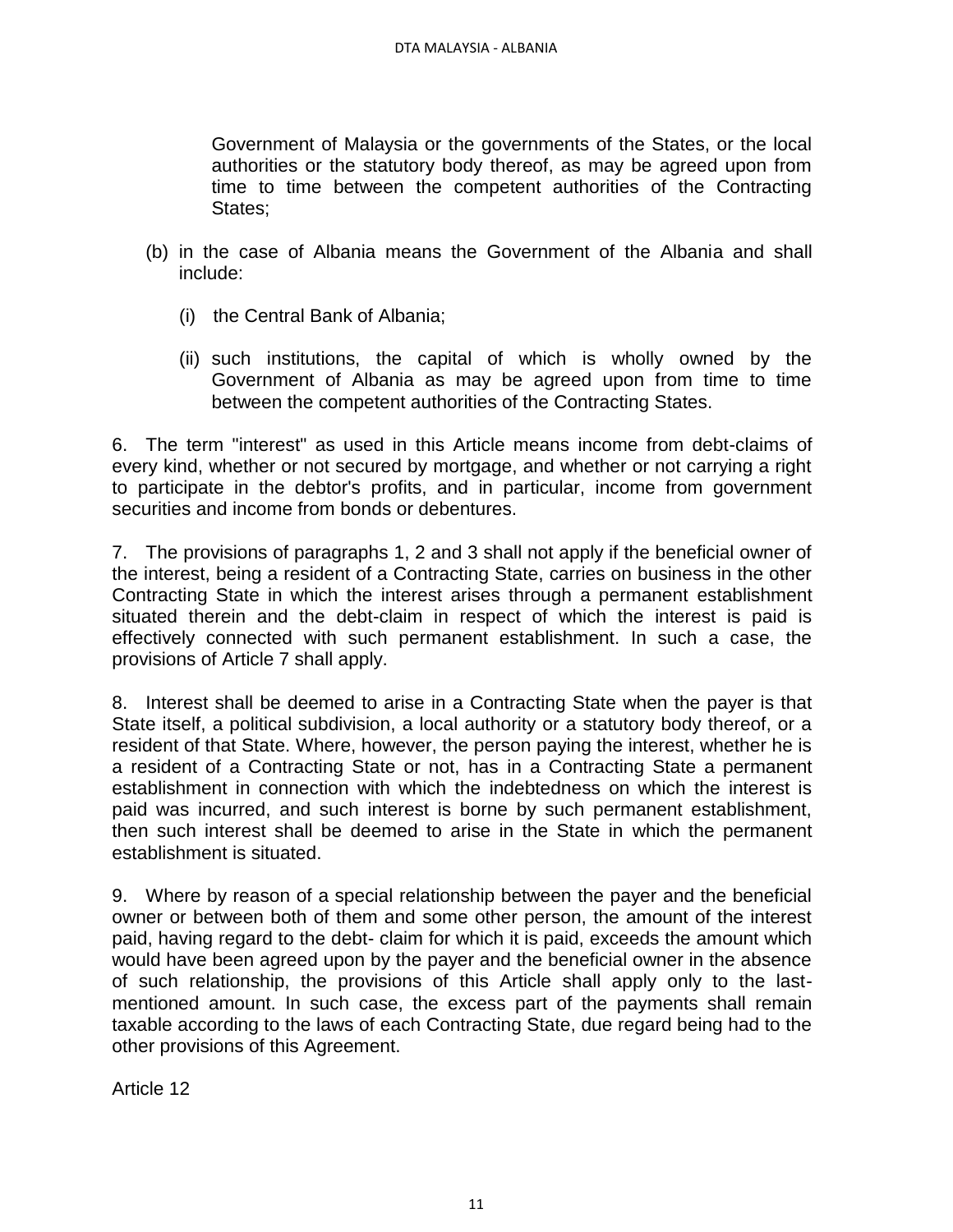# **ROYALTIES**

1. Royalties arising in a Contracting State and paid to a resident of the other Contracting State may be taxed in that other State.

2. However, such royalties may also be taxed in the Contracting State in which they arise and according to the law of that State, but if the recipient is the beneficial owner of the royalties, the tax so charged shall not exceed 10% of the gross amount of the royalties.

3. The term "royalties" as used in this Article means payments of any kind received as a consideration for:

- (a) the use of, or the right to use, any patent, trade mark, design or model, plan, secret formula or process, or any copyright of scientific work, or for the use of, or the right to use, industrial, commercial, or scientific equipment, or for information concerning industrial, commercial or scientific experience;
- (b) the use of, or the right to use, cinematograph films, or tapes for radio or television broadcasting, any copyright of literary or artistic work.

4. The provisions of paragraphs 1 and 2 shall not apply if the beneficial owner of the royalties, being a resident of a Contracting State, carries on business in the other Contracting State in which the royalties arise, through a permanent establishment situated therein, and the right or property in respect of which the royalties are paid is effectively connected with such permanent establishment. In such a case the provisions of Article 7 shall apply.

5. Royalties shall be deemed to arise in a Contracting State when the payer is that State itself, a political subdivision, a local authority or a statutory body thereof, or a resident of that State. Where, however, the person paying such royalties, whether he is a resident of a Contracting State or not, has in a Contracting State a permanent establishment in connection with which the obligation to pay the royalties was incurred, and such royalties are borne by such permanent establishment, then such royalties shall be deemed to arise in the

State in which the permanent establishment is situated.

6. Where by reason of a special relationship between the payer and the beneficial owner or between both of them and some other person, the amount of the royalties paid, having regard to the use, right or information for which they are paid, exceeds the amount which would have been agreed upon by the payer and the beneficial owner in the absence of such relationship, the provisions of this Article shall apply only to the last-mentioned amount. In such a case, the excess part of the payments shall remain taxable according to the law of each Contracting State, due regard being had to the other provisions of this Agreement.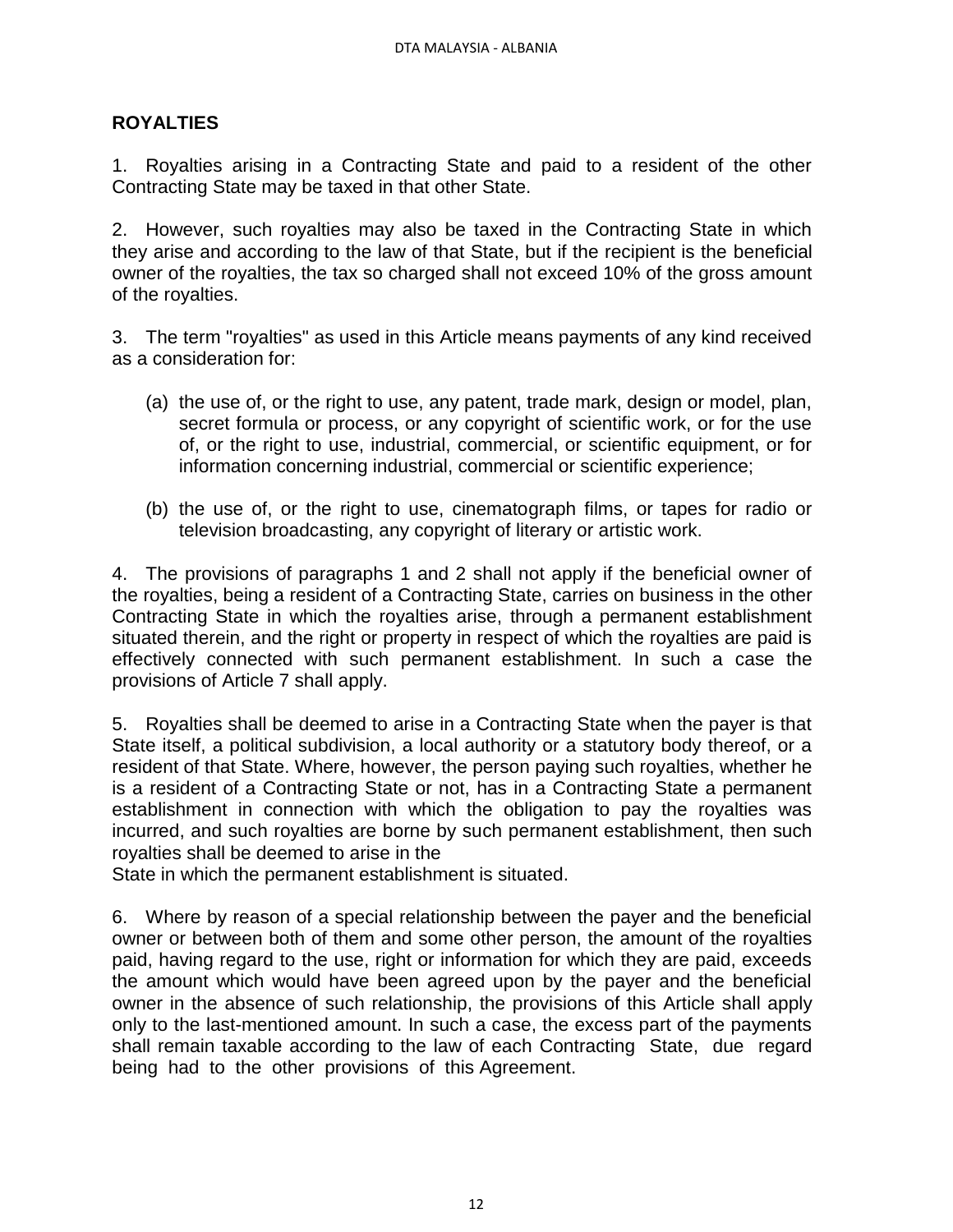## Article 13 **TECHNICAL FEES**

1. Technical fees arising in a Contracting State and paid to a resident of the other Contracting State may be taxed in that other State.

2. However, such technical fees may also be taxed in the Contracting State in which they arise and according to the law of that State, but where the beneficial owner of the technical fees is a resident of the other Contracting State the tax so charged shall not exceed 10% of the gross amount of the technical fees.

3. The term "technical fees" as used in this Article means payments of any kind to any person, other than to an employee of the person making the payments, in consideration for any services of a technical, managerial or consultancy nature.

4. The provisions of paragraphs 1 and 2 of this Article shall not apply if the beneficial owner of the technical fees, being a resident of a Contracting State, carries on business in the other Contracting State in which the technical fees arise through a permanent establishment situated therein, or performs in that other State independent personal services, and the technical fees are effectively connected with such permanent establishment or such services. In such case, the provisions of Article 7 or Article 15, as the case may be, shall apply.

5. Technical fees shall be deemed to arise in a Contracting State when the payer is that State itself, a political subdivision, a local authority or a statutory body thereof, or a resident of that State. Where, however, the person paying the technical fees, whether he is a resident of a Contracting State or not, has in a Contracting State a permanent establishment in connection with which the obligation to pay the technical fees was incurred, and such technical fees are borne by such permanent establishment, then such technical fees shall be deemed to arise in the Contracting State in which the permanent establishment is situated.

6. Where, by reason of a special relationship between the payer and the beneficial owner or between both of them and some other person, the amount of the technical fees paid exceeds, for whatever reason, the amount which would have been agreed upon by the payer and the beneficial owner in the absence of such relationship, the provisions of this Article shall apply to the last-mentioned amount. In such case, the excess part of the payments shall remain taxable according to the law of each Contracting State, due regard being had to the other provisions of this Agreement.

Article 14

# **GAINS FROM THE ALIENATION OF PROPERTY**

1. Gains from the alienation of immovable property, as defined in paragraph 2 of Article 6, may be taxed in the Contracting State in which such property is situated.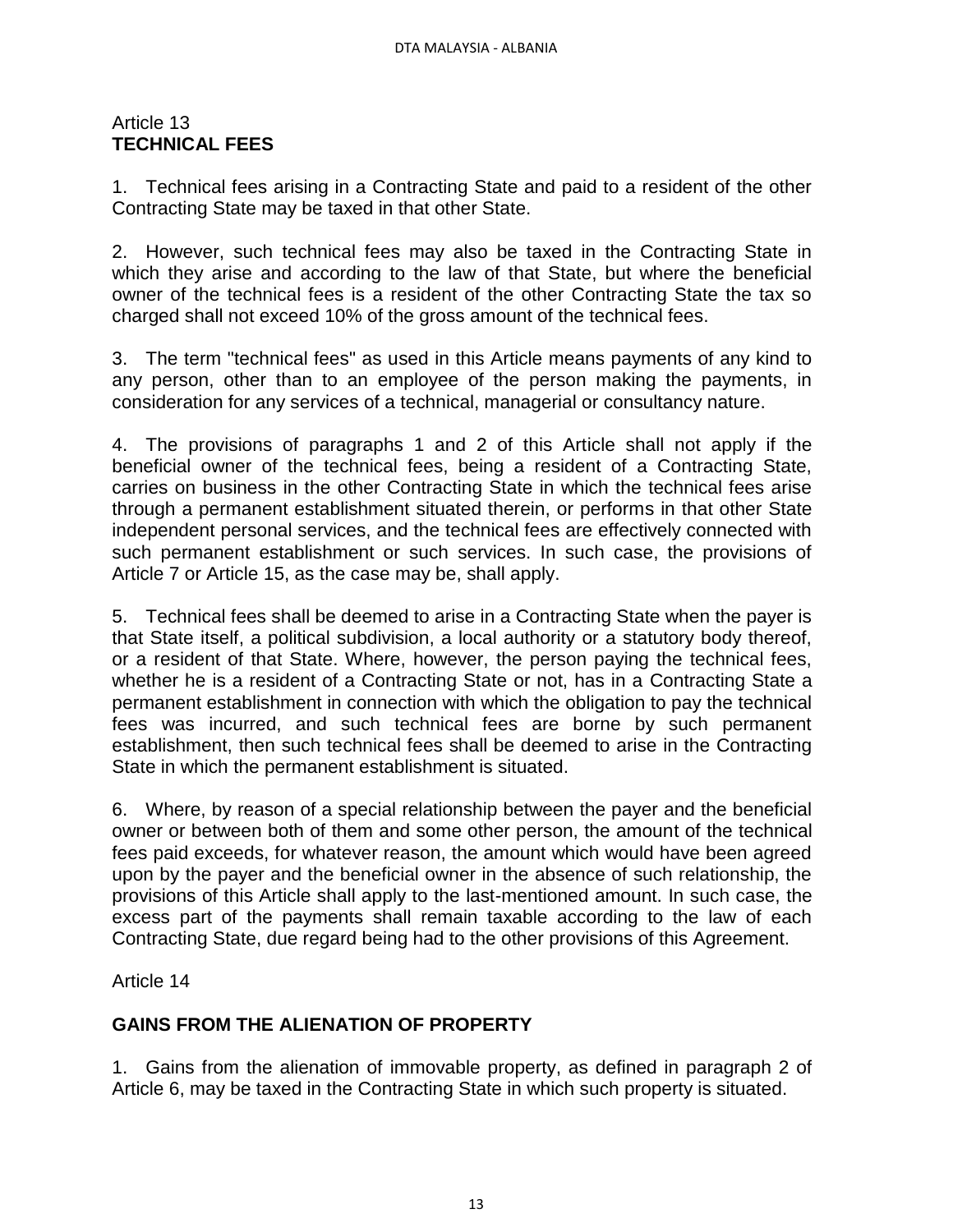2. Gains from the alienation of movable property forming part of the business property of a permanent establishment which an enterprise of a Contracting State has in the other Contracting State or of movable property available to a resident of a Contracting State in the other Contracting State for the purpose of performing professional services, including such gains from the alienation of such a permanent establishment (alone or together with the whole enterprise) may be taxed in that other State. However, gains from the alienation of ships or aircraft operated by an enterprise of a Contracting State in international traffic and movable property pertaining to the operation of such ships or aircraft shall be taxable only in the State of which the enterprise is a resident.

3. Gains from the alienation of any property or assets, other than those mentioned in paragraphs 1 and 2 of this Article, shall be taxable only in the Contracting State of which the alienator is a resident.

# Article 15 **INDEPENDENT PERSONAL SERVICES**

1. Subject to Article 13, income derived by a resident of a Contracting State in respect of professional services or other activities of a similar character shall be taxable only in that State. However, in the following circumstances such income may be taxed in the other Contracting State:

- (a) if his stay in the other State is for a period or periods amounting to or exceeding in the aggregate 183 days in the calendar year concerned; or
- (b) if the remuneration for his services in the other State is either derived from residents of that State or borne by a permanent establishment which a person not resident in that State has in that State and which, in either case exceeds 4000 US dollars in the calendar year concerned, notwithstanding that his stay in that State is for a period or periods amounting to less than 183 days during that calendar year.

2. The term "professional services" includes especially independent scientific, literary, artistic, educational or teaching activities as well as the independent activities of physicians, dentists, lawyers, engineers, architects and accountants.

# Article 16

# **DEPENDENT PERSONAL SERVICES**

1. Subject to the provisions of Articles 17, 19, 20 and 21, salaries, wages and other similar remuneration derived by a resident of a Contracting State in respect of an employment shall be taxable only in that State unless the employment is exercised in the other Contracting State. If the employment is so exercised, such remuneration as is derived therefrom may be taxed in that other State.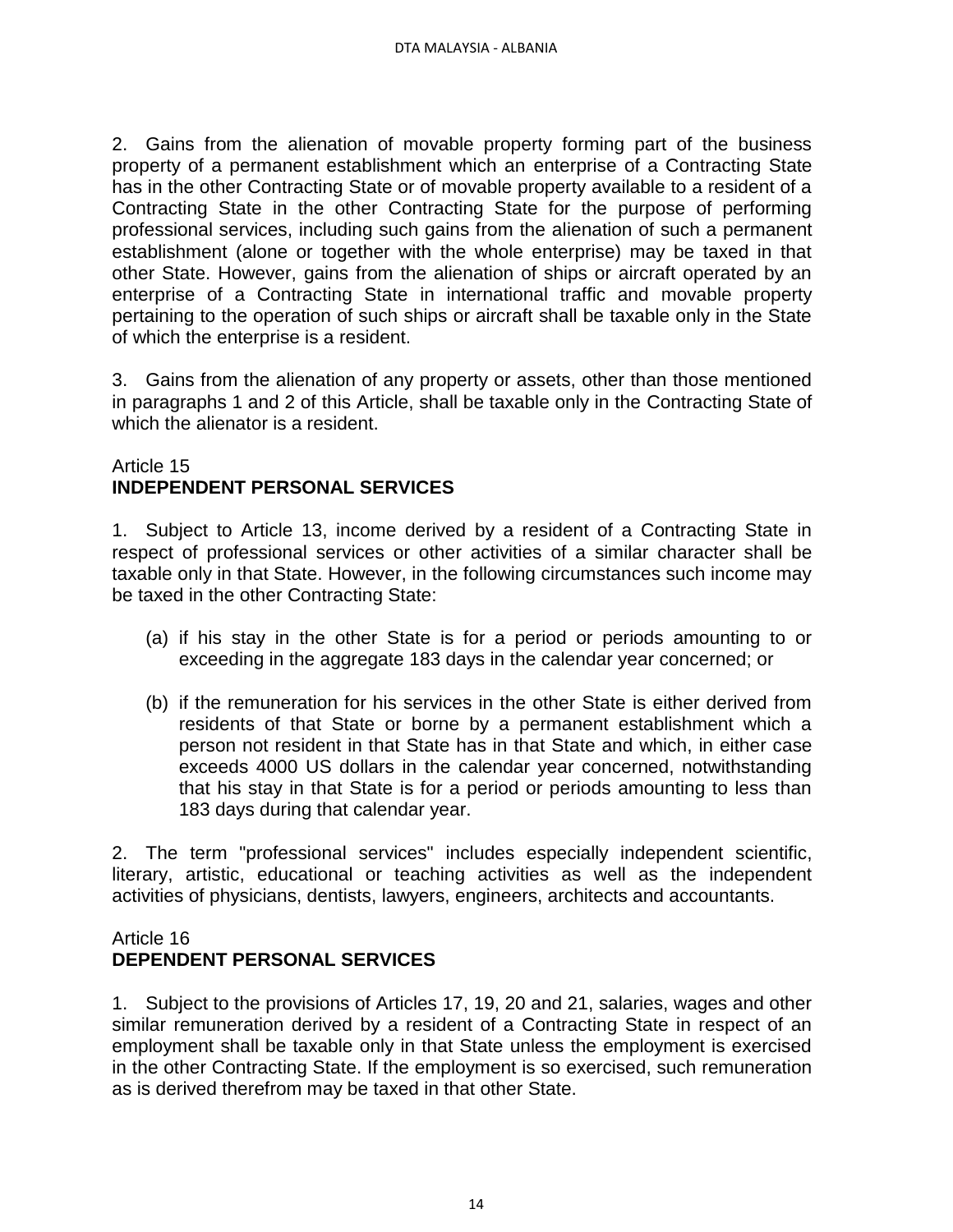2. Notwithstanding the provisions of paragraph 1, remuneration derived by a resident of a Contracting State in respect of an employment exercised in the other Contracting State shall be taxable only in the first-mentioned State if:

- (a) the recipient is present in the other State for a period or periods not exceeding in the aggregate 183 days in the calendar year concerned;
- (b) the remuneration is paid by, or on behalf of, an employer who is not a resident of the other State; and
- (c) the remuneration is not borne by a permanent establishment which the employer has in the other State.

3. Notwithstanding the preceding provisions of this Article, remuneration derived in respect of an employment exercised aboard a ship or aircraft operated in international traffic by an enterprise of a Contracting State, may be taxed in that State.

# Article 17 **DIRECTORS' FEES**

Directors' fees and similar payments derived by a resident of a Contracting State in his capacity as a member of the board of directors of a company which is a resident of the other Contracting State may be taxed in that other State.

# Article 18 **ARTISTES AND SPORTSMEN**

1. Notwithstanding the provisions of Articles 15 and 16, income derived by a resident of a Contracting State as an entertainer, such as a theatre, motion picture, radio or television artiste, or a musician, or as a sportsman, from his personal activities as such exercised in the other Contracting State, may be taxed in that other State.

2. Where income in respect of personal activities exercised by an entertainer or sportsman In his capacity as such accrues not to the entertainer or sportsman himself but to another person, that income may, notwithstanding the provisions of Articles 7, 15 and 16, be taxed in the Contracting State in which the activities of the entertainer or sportsman are exercised.

3. The provisions of paragraphs 1 and 2 shall not apply to remuneration or profits derived from activities exercised in a Contracting State if the visit to that State is directly or indirectly supported wholly or substantially from the public funds of the other Contracting State, a political subdivision, a local authority or a statutory body thereof.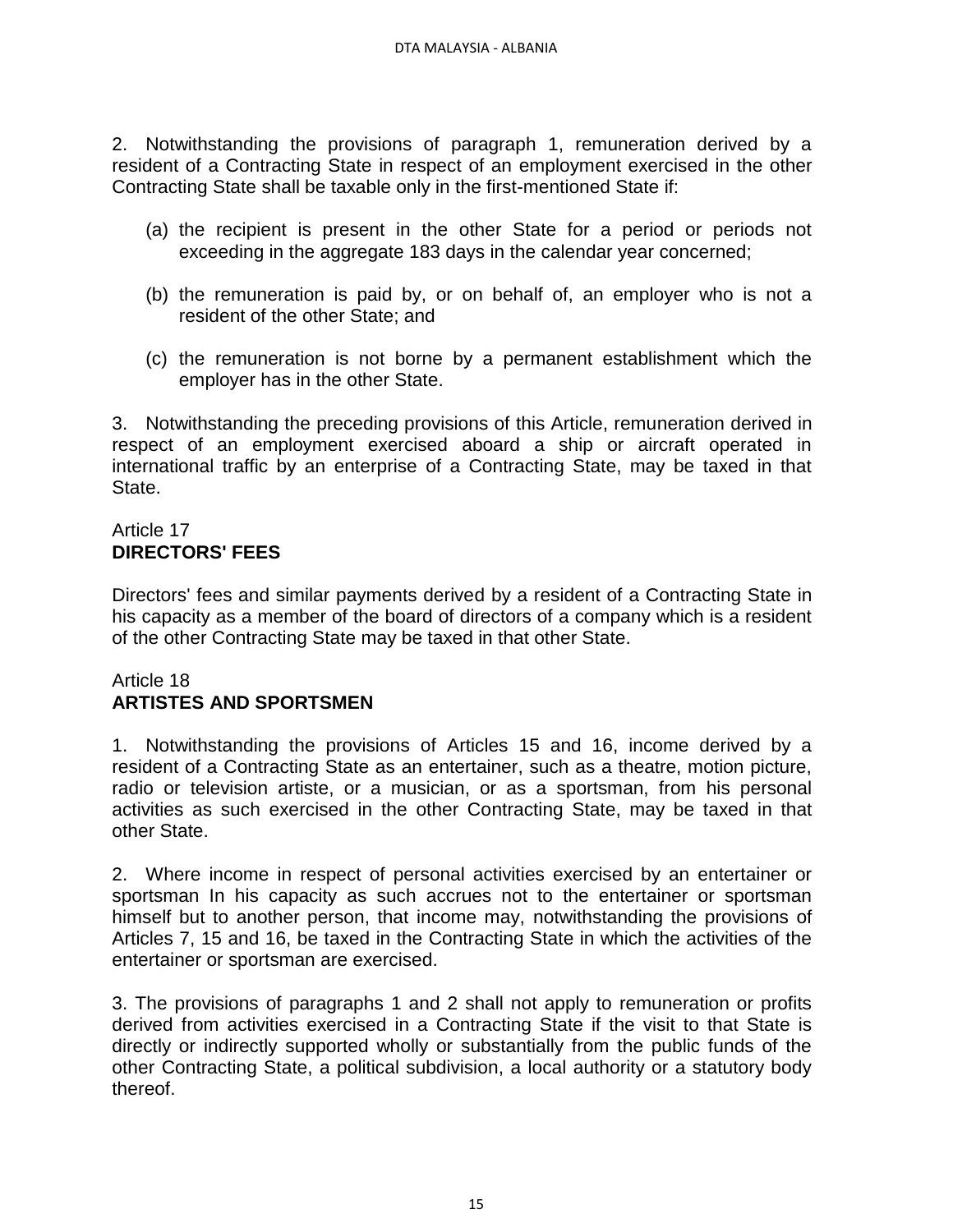# Article 19 **PENSIONS AND ANNUITIES**

1. Subject to the provisions of paragraph 2 of Article 20, any pension and other similar remuneration for past employment or any annuity arising in a Contracting State and paid to a resident of the other Contracting State shall be taxable only in that other State.

2. The term "annuity" includes a stated sum payable periodically at stated times, during life or during a specified or ascertainable period of time, under an obligation to make the payments in return for adequate and full consideration in money or money's worth.

# Article 20 **GOVERNMENT SERVICE**

1. (a) Remuneration, other than a pension, paid by a Contracting State or political subdivision or a local authority or a statutory body thereof to any individual in respect of services rendered to that State or political subdivision or a local authority or statutory body thereof shall be taxable only in that State.

(b) However, such remuneration shall be taxable only in the other Contracting State if the services are rendered in that other State and the recipient is a resident of that State who:

- (i) is a national of that other State; or
- (ii) did not become a resident of that other State solely for the purposes of performing the services.

2. Any pension paid by, or out of funds created by, a Contracting State, a political subdivision or a local authority or a statutory body thereof to any individual in respect of services rendered to that State, political subdivision, local authority or statutory body thereof shall he taxable only in that State.

3. The provisions of Articles 16, 17 and 19 shall apply to remuneration and pensions in respect of services rendered in connection with any trade or business carried on by a Contracting State or a political or a local authority or a statutory body thereof.

Article 21 **STUDENTS AND TRAINEES**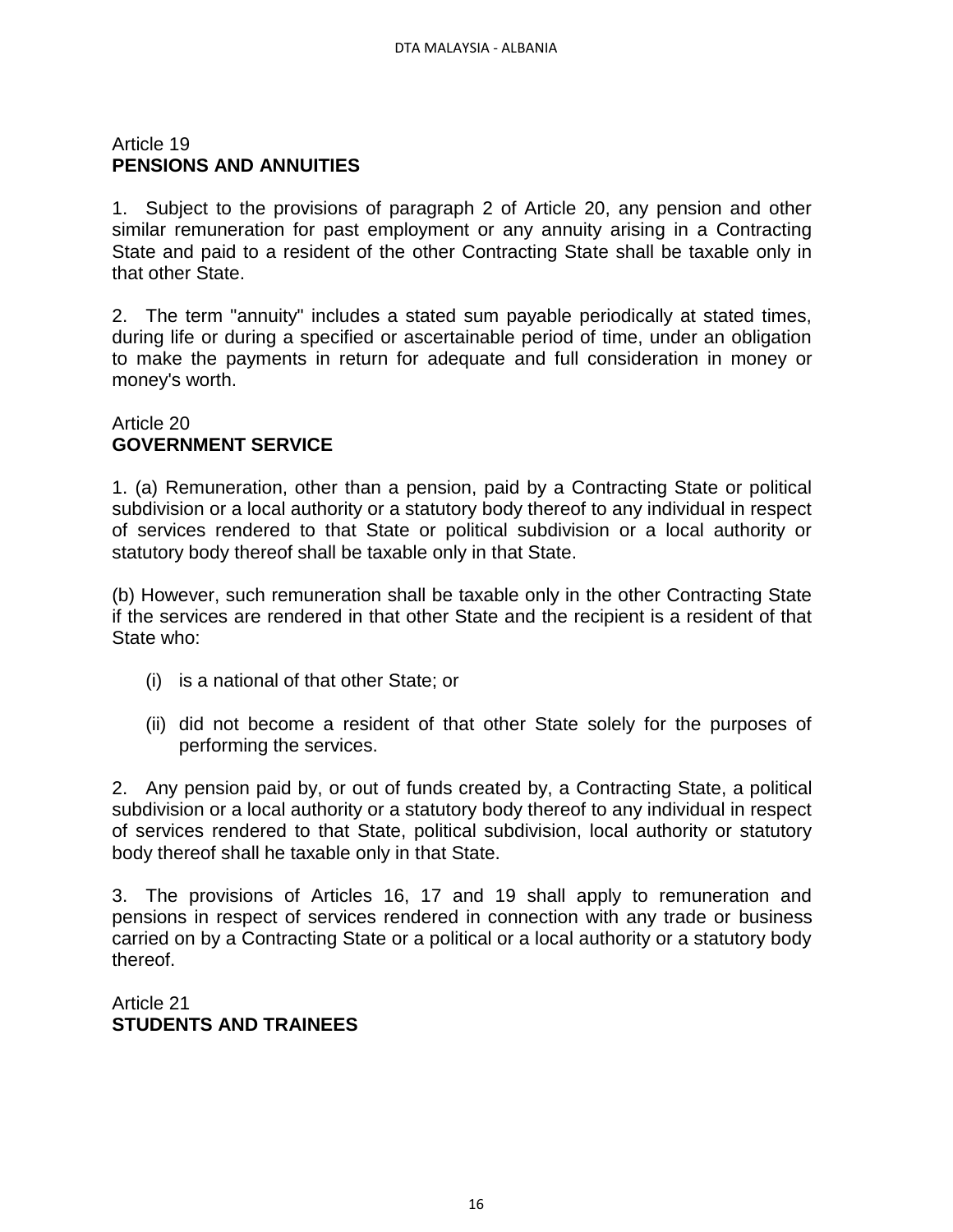1. An individual who is a resident of a Contracting State immediately before making a visit to the other Contracting State and is temporarily present in the other State solely:

- (a) as a student at a recognised university, college, school or other similar recognised educational institution in that other State;
- (b) as a business or technical apprentice;
- (c) as a recipient of a grant, allowance or award for the primary purpose of study, research or training from the Government of either State or from a scientific, educational, religious or charitable organisation or under a technical assistance programme entered into by the Government of either State, shall be exempt from tax in that other State on:
	- (i) all remittances from abroad for the purposes of his maintenance, education, study, research or training;
	- (ii) the amount of such grant, allowance or award; and
	- (iii) any remuneration not exceeding 2000 US dollars per year in respect of services in that other State provided the services are performed in connection with his study, research or training or are necessary for the purposes of his maintenance.

# Article 22 **TEACHERS AND RESEARCHERS**

1. An individual who is a resident of a Contracting State immediately before making a visit to the other Contracting State, and who, at the invitation of any university, college or other similar educational institution, visits that other State for a period not exceeding two years solely for the purpose of teaching or researching or both at such educational institution shall be exempt from tax in that other State on any remuneration for such teaching or research which is subject to tax in the firstmentioned Contracting State.

2. This Article shall not apply to income from research if such research is undertaken primarily for the private benefit of a specific person or persons.

# Article 23 **INCOME NOT EXPRESSLY MENTIONED**

Items of income of a resident of a Contracting State, which are not expressly mentioned in the foregoing Articles of this Agreement shall be taxable only in that Contracting State except that if such income is derived from sources in the other Contracting State, it may also be taxed in that other State.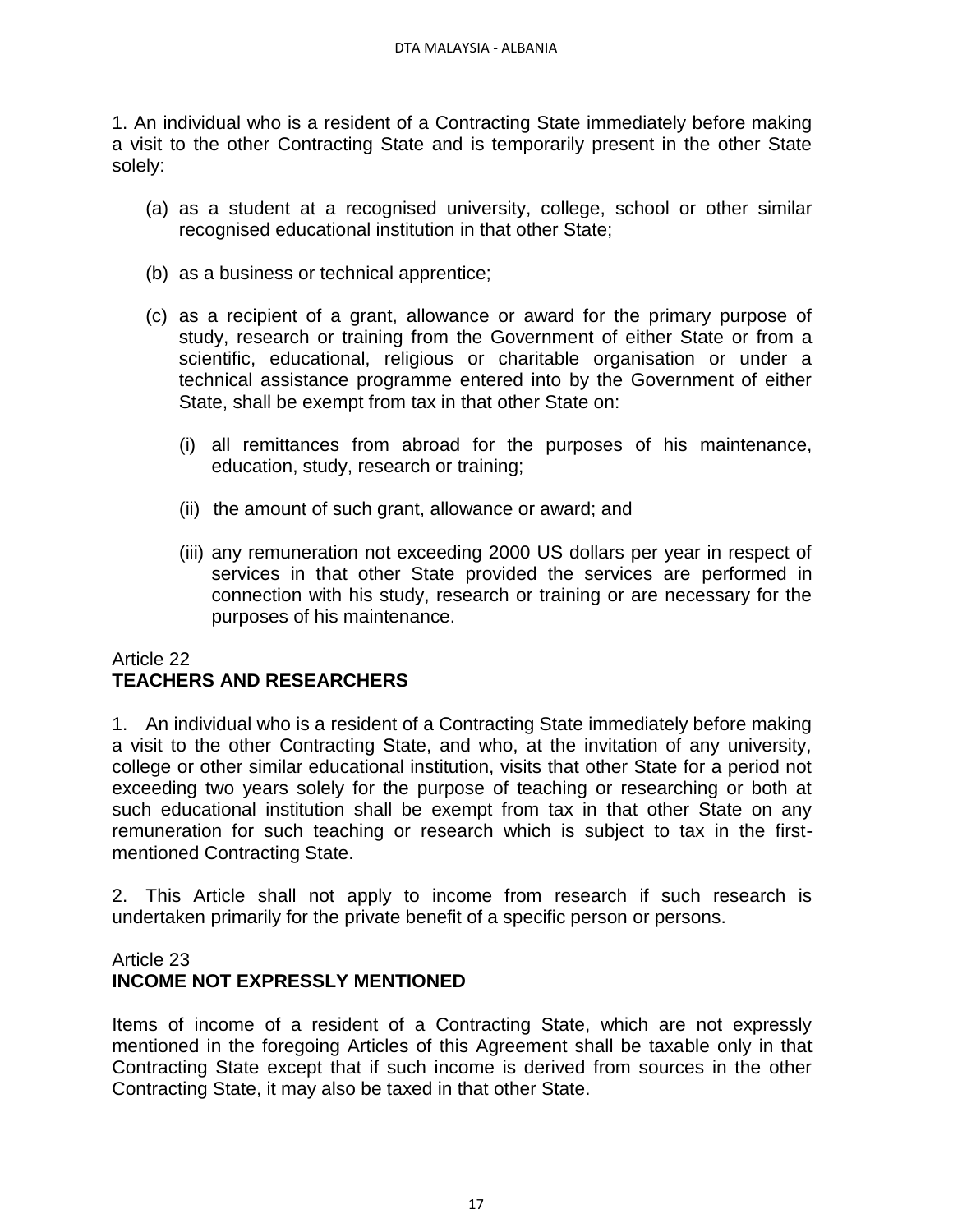# Article 24 **ELIMINATION OF DOUBLE TAXATION**

1. Subject to the laws of Malaysia regarding the allowance as a credit against Malaysian tax of tax payable in any country other than Malaysia, the Albanian tax payable under the laws of Albania and in accordance with this Agreement by a resident of Malaysia in respect of income derived from Albania shall be allowed as a credit against Malaysian tax payable in respect of that income. Where such income is a dividend paid by a company which is a resident of Albania to a company which is a resident of Malaysia and which owns not less than 15% of the voting shares of the company paying the dividend, the credit shall take into account Albanian tax payable by that company in respect of its income out of which the dividend is paid. The credit shall not, however, exceed that part of the Malaysian tax, as computed before the credit is given, which is appropriate to such item of income.

2. For the purposes of paragraph 1 of this Article, the term "Albanian tax payable" shall be deemed to include any amount which would have been payable as Albanian tax in accordance with this Agreement, but is not payable for an exemption or reduction of tax granted for a certain period of time under the laws of Albania for the promotion of economic development.

3. Where a resident of Albania derives income which, in accordance with the provisions of this Agreement may be taxed in Malaysia, Albania shall allow as a deduction from its tax on the income of that resident an amount equal to the Malaysian tax payable. Such deduction shall not, however, exceed that part of the Albanian income tax as computed before the deduction is given, which is attributable to the income which may be taxed in Malaysia.

4. For the purposes of paragraph 3, the term "Malaysian tax payable" shall be deemed to include the amount of Malaysian tax which would have been paid if the Malaysian tax had not been reduced or exempted in accordance with the provisions of this Agreement, and:

- (a) the special incentives under the Malaysian laws for the promotion of economic development of Malaysia or any other provisions which may subsequently be introduced in Malaysia in modification of, or in additionto, those laws so far as they are agreed by the competent authorities of the Contracting States to be of a substantially similar character; and
- (b) interest to which paragraph 3 of Article 11 applies had that interest not been exempted from Malaysian tax in accordance with that paragraph.

Article 25 **NON-DISCRIMINATION**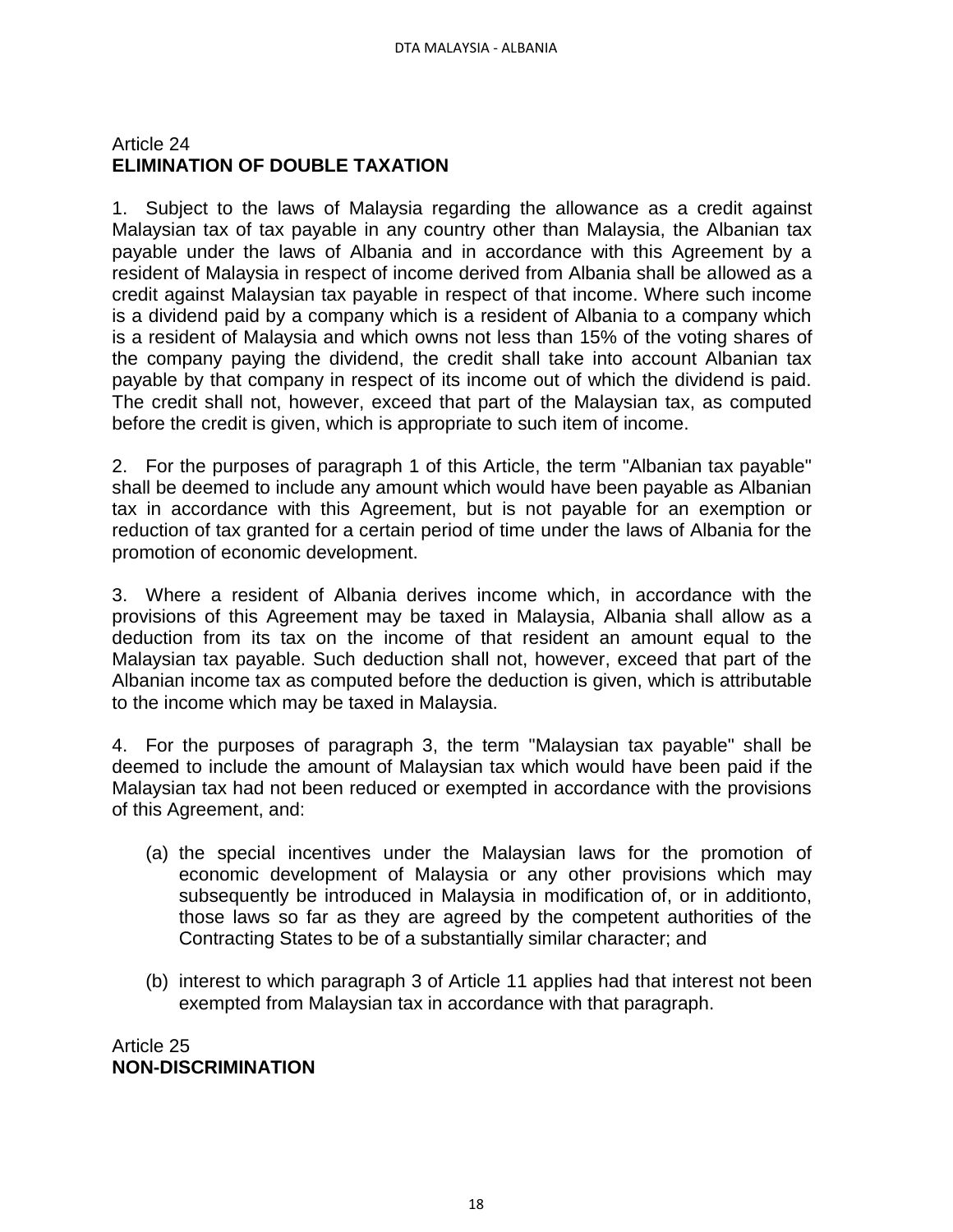1. The nationals of a Contracting State shall not be subjected in the other Contracting State to any taxation or any requirement connected therewith which is other or more burdensome than the taxation and connected requirements to which nationals of that other State in the same circumstances are or may be subjected.

2. The taxation on a permanent establishment which an enterprise of a Contracting State has in the other Contracting State shall not be less favourably levied in that other State than the taxation levied on enterprises of that other State carrying on the same activities.

3. Enterprises of a Contracting State, the capital of which is wholly or partly owned or controlled, directly or indirectly, by one or more residents of the other Contracting State, shall not be subjected in the first-mentioned State to any taxation or any requirement connected therewith which is other or more burdensome than the taxation and connected requirements to which other similar enterprises of that firstmentioned State are or may be subjected.

- 4. Nothing in this Article shall be construed as obliging:
	- (a) a Contracting State to grant to individuals who are resident of the other Contracting State any personal allowances, reliefs and reductions for tax purposes on account of civil status or family responsibilities which it grants to its own residents;
	- (b) Malaysia to grant to nationals of Albania not resident in Malaysia, those personal allowances, reliefs and reductions for tax purposes which are by law available on the date of signature of this Agreement only to nationals of Malaysia who are not resident in Malaysia.

5. Nothing in this Article shall be construed so as to prevent either Contracting State from limiting to its nationals the enjoyment of tax incentives designed to promote economic development in that State.

6. In this Article, the term "taxation" means taxes to which this Agreement applies.

#### Article 26 **MUTUAL AGREEMENT PROCEDURE**

1. Where a resident of the Contracting State considers that the actions of one or both of the Contracting States result or will result for him in taxation not in accordance with this Agreement, he may, notwithstanding the remedies provided by the taxation laws of those States, present his case to the competent authority of the State of which he is a resident or, if his case comes under paragraph 1 of Article 25, to that of the State of which he is a national. The case must be presented within three years from the first notification of the action resulting in taxation not in accordance with the provisions of the Agreement.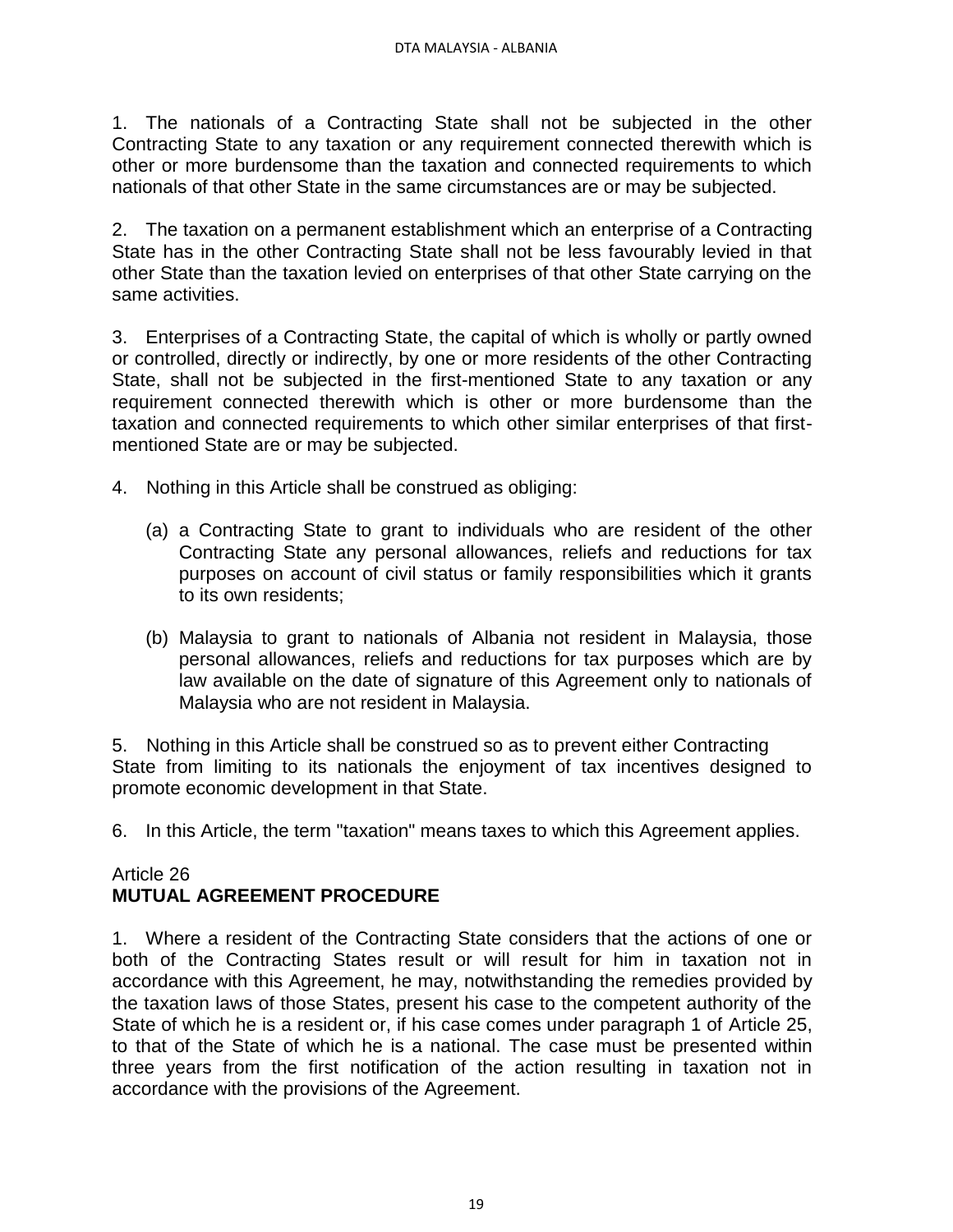2. The competent authority shall endeavour, if the objection appears to it to be justified and if it is not itself able to arrive at an appropriate solution, to resolve the case by mutual agreement with the competent authority or the other Contracting State, with a view to the avoidance of taxation which is not in accordance with the Agreement.

3. The competent authorities of the Contracting States shall endeavour to resolve by mutual agreement any difficulties or doubts arising as to the interpretation or application of the Agreement. They may also consult together for the elimination of double taxation in cases not provided for in the Agreement.

4. The competent authorities of the Contracting States may communicate with each other directly for the purposes of reaching an agreement in the preceding paragraphs.

# Article 27 **EXCHANGE OF INFORMATION**

1. The competent authorities of the Contracting State shall exchange such information as is necessary for the carrying out the provisions of this Agreement or for the prevention or detection of evasion or avoidance of taxes covered by this Agreement. Any information so exchanged shall be treated as secret and shall be disclosed only to persons or authorities (including a court or reviewing authority) concerned with the assessment, collection, enforcement of prosecution in respect of, or the determination of appeals in relation to, the taxes which are the subject of the Agreement.

2. In no case shall the provisions of paragraph 1 be construed so as to impose on a Contracting State the obligation:

- (a) to carry out administrative measures at variance with the laws or administrative practice of that or of the other Contracting State;
- (b) to supply information which are not obtainable under the laws or in the normal course of the administration of that or of the other Contracting State;
- (c) to supply information which would disclose any trade, business, industrial, commercial or professional secret of trade process or information the disclosure of which would be contrary to public policy.

Article 28 **DIPLOMATIC AND CONSULAR OFFICERS**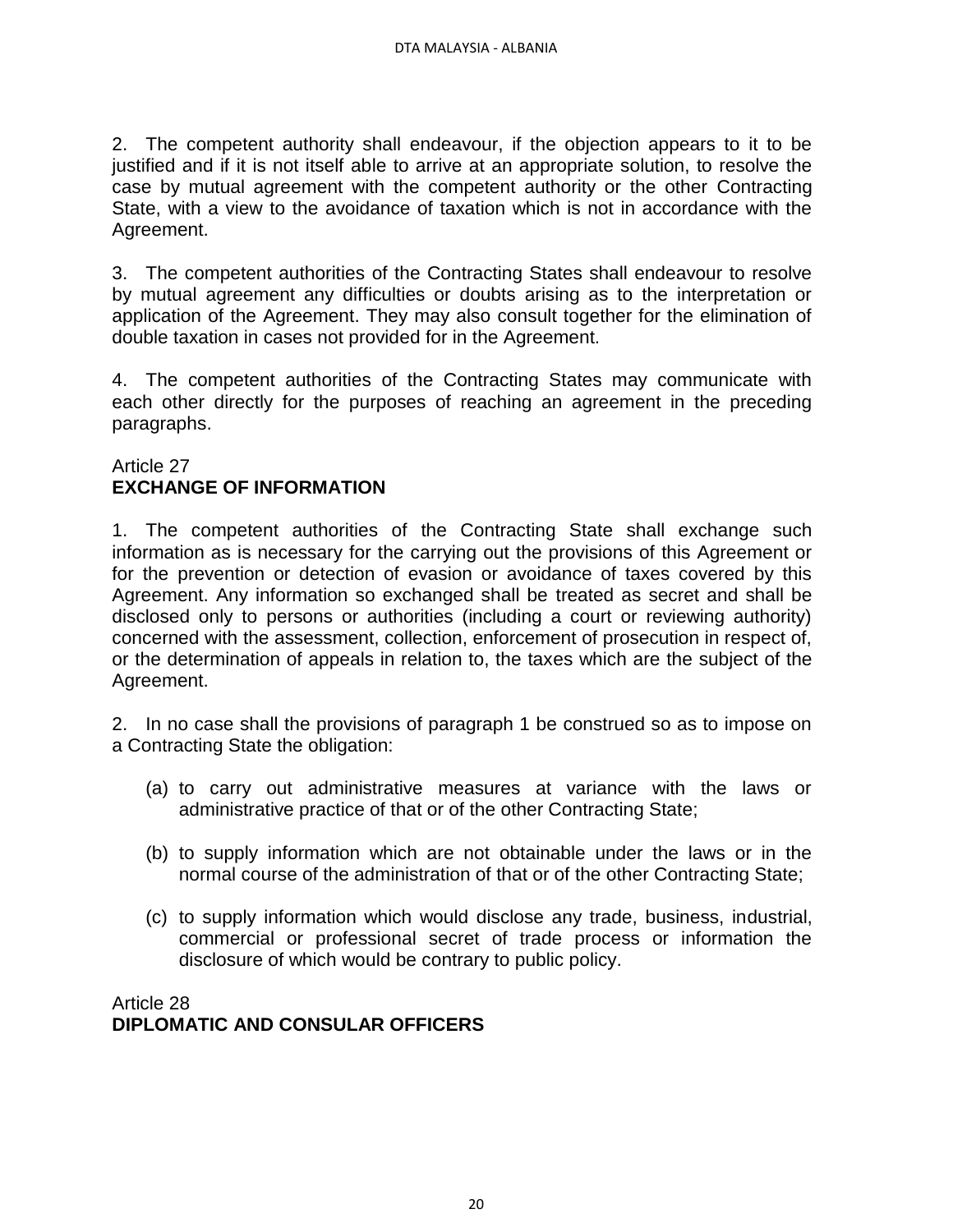Nothing in this Agreement shall effect the fiscal privileges of diplomatic or consular officers under the general rules of international law or under the provisions of special agreements.

# Article 29 **ENTRY INTO FORCE**

1. This Agreement shall be ratified by both Contracting States and the instruments of ratification shall be exchanged as soon as possible.

2. This Agreements shall enter into force upon-the exchange of the instruments of ratification and shall have effect:

- (a) in Malaysia:
	- (i) in respect of taxes withheld at source, to income derived on or after the first day of January in the calendar year following the year in which this Agreement enters into force;
	- (ii) in respect of taxes on income, to taxes chargeable for any year of assessment beginning on or after first day of January of the second calendar year following the year in which this Agreement enters into force and subsequent years of assessment;
- (b) in Albania, in respect of income derived on or after the first day of January of the calendar year following that of entry into force of the Agreement.

#### Article 30 **TERMINATION**

This Agreement shall remain in effect indefinitely, but either Contracting State may terminate the Agreement, through diplomatic channels, by giving to the other Contracting State written notice of termination on or before June 30th in any calendar year after the period of five years from the date on which this

Agreement enters into force. In such an event the Agreement shall cease to have effect:

- (a) in Malaysia:
	- (i) in respect of taxes withheld at source, to income derived on or after the first day of January in the calendar year following the year in which the notice is given;